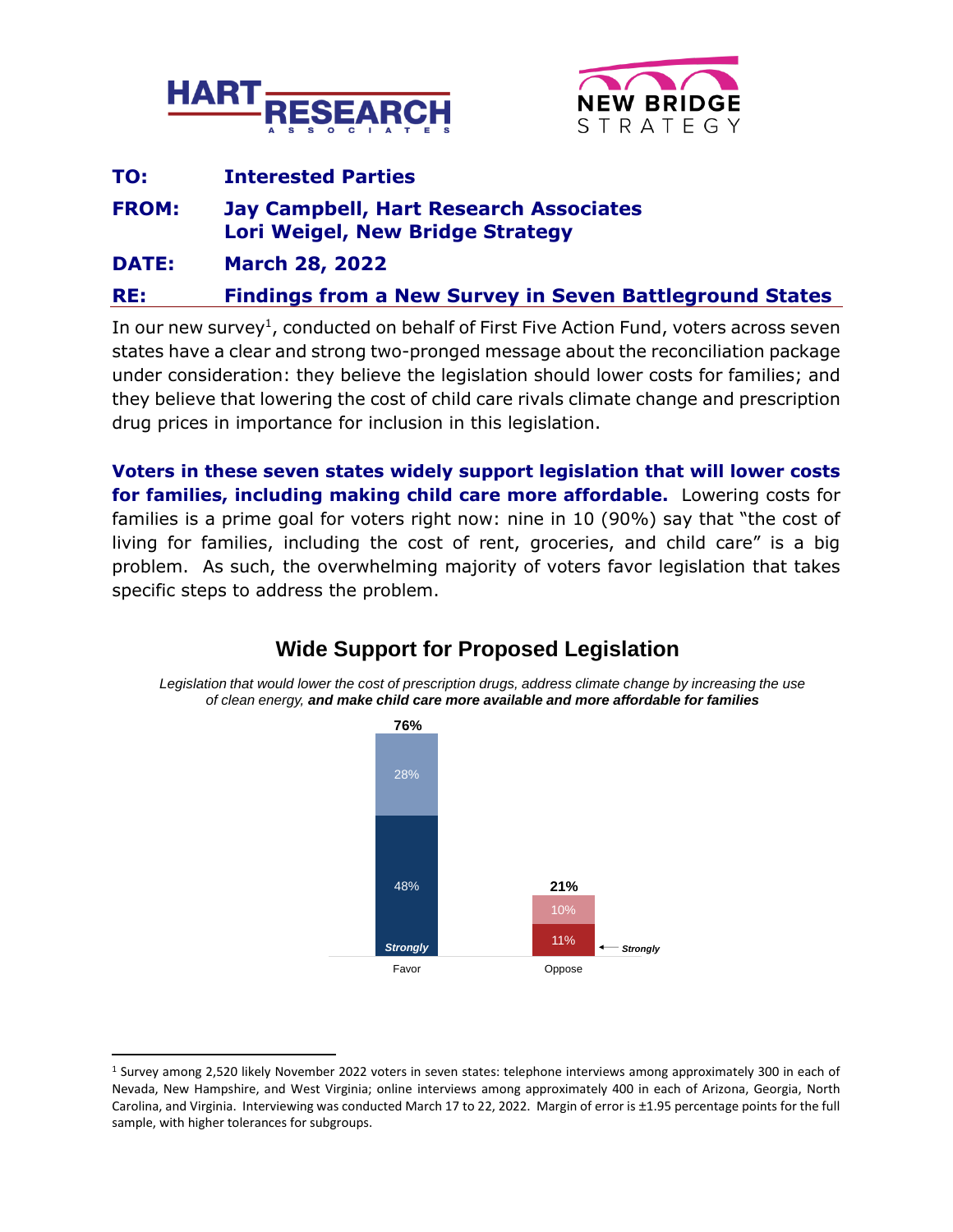# **Hart Research Associates / New Bridge Strategy**

Support for such legislation is significant across the electorate, including in all types of communities. Notably, it is especially high among swing voters (those who identify neither as strong partisans nor at the ideological poles), and includes large majorities of key voting groups, such as seniors, Hispanics, and suburban residents:

|                        | <b>Favor</b>  | <b>Oppose</b> | <b>Net</b> |
|------------------------|---------------|---------------|------------|
|                        | $\frac{1}{2}$ | $\frac{9}{6}$ | $+/-$      |
| <b>Democrats</b>       | 96            | 4             | $+92$      |
| <b>Republicans</b>     | 59            | 36            | $+23$      |
| Swing voters           | 79            | 17            | $+62$      |
| Men                    | 72            | 25            | $+47$      |
| Women                  | 80            | 17            | $+63$      |
| 18 to 34               | 87            | 11            | $+76$      |
| 35 to 49               | 81            | 16            | $+65$      |
| 50 to 64               | 72            | 26            | $+46$      |
| 65 and older           | 69            | 27            | $+42$      |
| White voters           | 71            | 25            | $+46$      |
| <b>Black voters</b>    | 93            | 7             | $+87$      |
| <b>Hispanic voters</b> | 88            | 10            | $+78$      |
| Urban                  | 85            | 13            | $+72$      |
| Suburban               | 79            | 20            | $+59$      |
| Small town/rural       | 62            | 26            | $+43$      |

**By more than two to one, voters say this legislation should include child care, despite the cost.** Seven in 10 voters say this is the case:

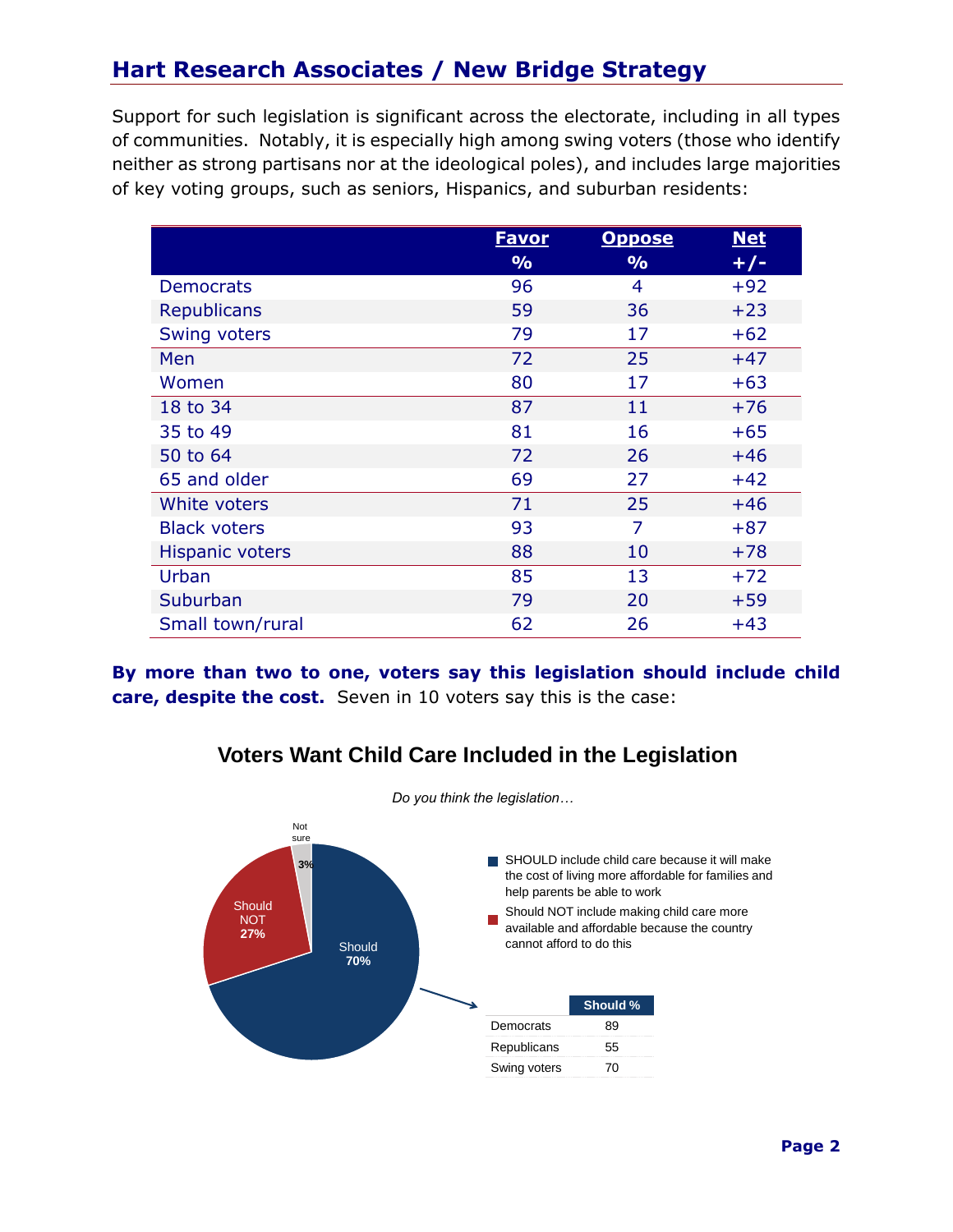## **Hart Research Associates / New Bridge Strategy**

Again, this sentiment crosses partisanship—89% of Democrats, 70% of swing voters, and 55% of Republicans say child care ought to be included. It is also notable that both parents (77%) and those without children (68%) say child care should be included.

Indeed, child care is in line with or exceeds the other two elements of the legislation in importance, in voters' estimation: 81% say it is important for the legislation to lower the cost of child care, compared with 92% who say it is important to reduce the cost of prescription drugs and 66% who say it is important to address climate change.

### **Both the need for and the benefits of child care are apparent to voters.**

*The need:*

- Sixty-one percent (61%) say the **only way** to meet demand for child care and ensure its affordability is for the government to take action; 36% believe cost and availability will improve on their own.
- Forty-three percent (43%) of all voters say they, a coworker, or a friend or family member has had trouble finding child care in the past several years. That includes 34% of parents who say this applies to themselves.

#### *The benefits:*

- More than three in four voters (77%) say that **child care and early learning programs are a good investment of taxpayers' money** (including 43% who say it is a *very* good investment). Even 65% of those who say federal spending is too high believe child care to be a good investment.
- **•** Seventy-seven percent (77%) also agree that their community would benefit from child care being more available and affordable. That includes 85% of urban residents, 76% of suburban residents, and 75% of those in small town and rural areas.
- **•** Seventy-three percent (73%) agree that more available and affordable child care will help the economy recover from the pandemic by helping people get back to work. Parents (79%) and those without children (72%) each believe this to be the case.